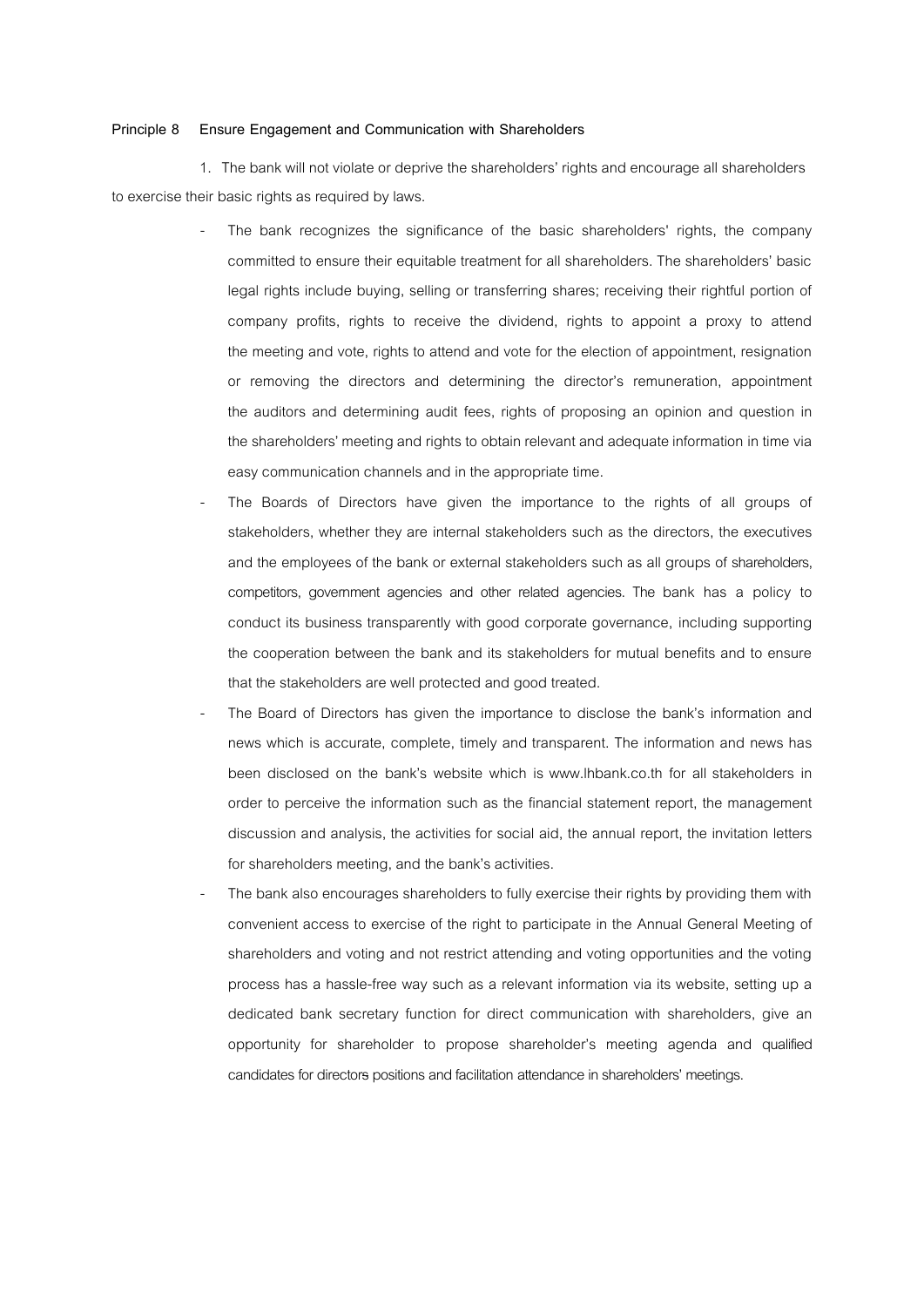- 2. The bank will protect the shareholders' rights and equitable treatment of the shareholders
- The bank is obliged to protect and guard the rights of shareholders and the benefits of all shareholders with fairness and encourage all shareholders to exercise their rights, including institutional shareholders which cover the fundamental rights according to the laws of shareholders which are the right of share in profit or dividends according to the shareholding proportion, the right to trade or transfer securities held by them, the right to get the bank information in an appropriate and timely manner through the easily accessible channels. All shareholders are considered the business owners and have the fundamental rights according to the received rights equally. Therefore, consequently, they could make the decisions that impact the bank and themselves. They also have rights to elect and remove the directors, the right to determine directors' remuneration, the right to appoint an auditor, the right to attend the AGM meeting and the right to vote at the shareholders meeting.
- The bank provided the protective measures to prevent the use of internal information to benefit themselves or others in improper way.
- The bank provided the channels where all shareholders could exercise their right to report any complaints or suggestions that affect their benefit as the shareholders to the Board of Directors and the Audit Committee.
- The bank provided the bank's website to provide the up to date information and news which easily access, such as, financial reports, analysis of operating results and financial position, newsletters to shareholders, social activities, annual report, invitation to the Annual General Meeting of Shareholders and the bank activities etc.
- The bank will inform the shareholders in advance about the rules and procedures for attending the AGM meeting, including preparing necessary and sufficient information for the shareholders to consider in advance and timely. The information is also published on the bank's website in advance before sending the document to allow shareholders to have time to study the information in advance before receiving the documents from the bank. The bank will facilitate and provide channels for all shareholders and institutional investors to exercise their right to attend the meeting and vote or give a proxy to other persons to attend the meeting and vote on their behalf without restrict or discourage opportunities. The bank also provides the easy registration process to attend and vote.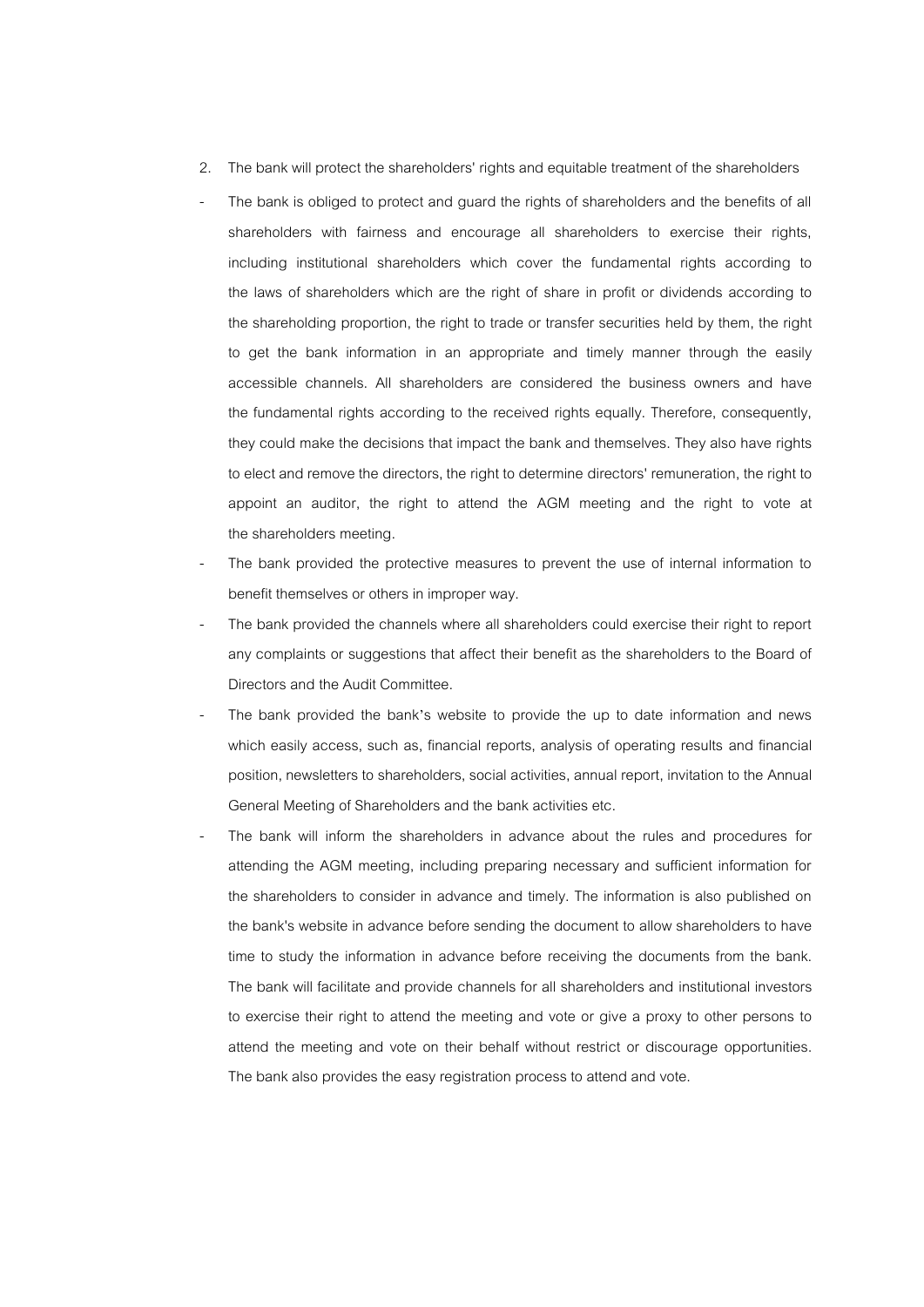## 3. Shareholder's Meeting

- Before the Annual General Meeting of Shareholders, the bank encourages and promotes all groups of shareholders including the shareholders in the type of institutes to attend the shareholders' meeting as the shareholders have right as the bank's owners appointed by the Board of Directors to act on behalf and have right in making the decision on the significant changes of the bank.
- All group of shareholders encourage and support the importance to attend the meeting. the bank delivers an invitation letter in paper to the shareholders together with the annual report not less than 7 days prior to the date of the shareholder's meeting as required by law. The invitation letter specifies the date, time, place of the meeting, documents for meeting, regulations for the shareholders' meetings, proxy form according to theregulation of the Ministry of Commerce and map of the meeting venue. The proxies can use the proxy form attached to this Notice of Meeting for specifying the opinion of vote. The agenda is specified clearly in propose such as for acknowledgement and for approval. Moreover, the agenda includes clearly with fact, reason and opinion of the Board of Directors and the sub-committees for the shareholders to consider and make a decision on voting. The Notice of Meeting has disclosed on the bank's website www.lhbank.co.th 7 days prior to the shareholder's meeting day for giving the shareholders enough time of considering.

The bank promulgates in the daily Thai newspaper for three consecutive days at least 3 days prior to the meeting dayand disclosed on the bank's website together with the Notice of Meeting and documents for meeting in Thai language.

- With regard to the shareholder meeting, in addition to the annual general meeting of shareholders which must be convened within 4 months of the date ending the accounting period, the company's board of directors may summon an extra-ordinary meeting at such date, time and place as determined by the board. Shareholders who hold an aggregate number of shares not less than one-fifth of total paid-up shares capital may also request that the Board of Directors convene an extra-ordinary meeting by listing their names in a notice and submitting their reasons. Similarly, group of shareholder numbering not less than 25, who hold an aggregate number of shares not less than one-tenth of total paid-up shares, may also request an extra-ordinary meeting. In such case, the Board of Directors shall clearly specify the objective of the meeting and set the date, time and place of the meeting within 1 month of the date of receiving the notice.
- The bank also encourages and promotes all groups of shareholders including the shareholders in the type of institutes to attend the shareholders' meeting as the shareholders have right as the bank's owners appointed by the Board of Directors to act on behalf and have right in making the decision on the significant changes of the bank.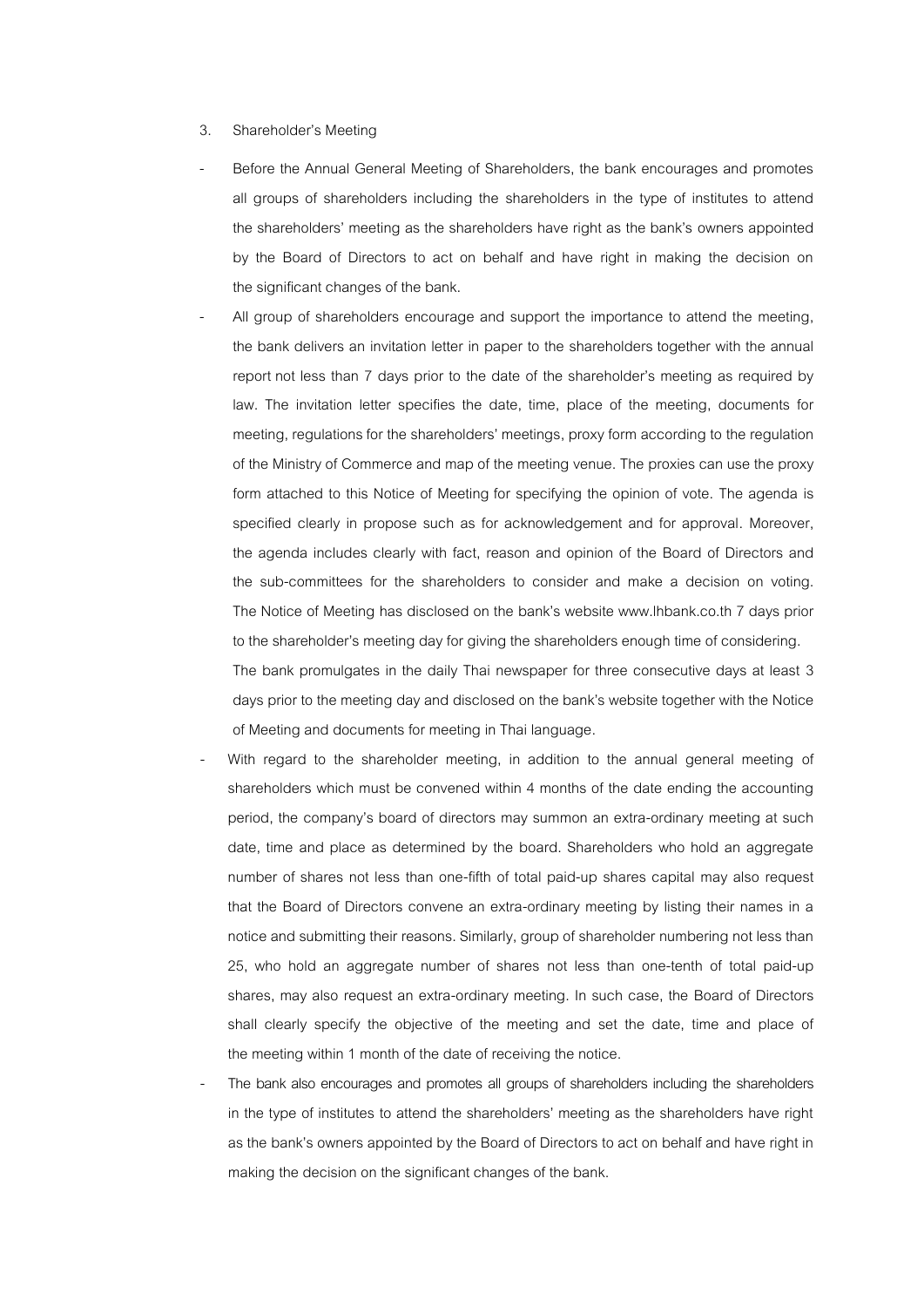## **3. Operation on the Date of the Shareholders' Meeting**

- The bank implements the meeting to ensure that the meeting can proceed quickly, accuracy and fidelity for provided the convenient and the quickly to the attended shareholders.
- On the date of the shareholders' meeting, the shareholders can register 1 hour before the meeting start. The company provides the convenience for the shareholders prior to the meeting such as preparing place and staffs in order to run the registration smooth and fast.
- The Board of Directors, the chairman of all sub-committees and the top executives are responsible for allocating their time to attend shareholders' meeting and answer questions made by the shareholders attending the shareholders' meeting. The only exception, they cannot attend the meeting because they have other tasks or priorities with greater urgency to attend the meeting.
- For each agenda, the shareholders who attended the meeting present in person or being represented by proxy is entitled to one vote per share, especially the agenda of appointing the directors to replace those retiring by rotation that the voting shall be one by one vote for the transparency and accuracy.
- During the meeting, the shareholders can register to attend in the meeting and can exercise to voting in the agenda not yet voted.
- The bank allocates the time appropriately and encourages the shareholders to have the opportunity in expressing their comments and suggestions. The directors and related executives are responsible for explaining and answering the queries of shareholders.
- 5. Minutes Taking and Disclosure the Shareholders' Meeting Resolutions
- The bank created the minutes of shareholders' meeting by recording the issues of queries and answers, voting measures, result of the votes in each agenda, and name list of the directors who attended the meeting and the absent directors by publishing the minutes of shareholders' meeting on the bank's website.
- 6. Equitable Treatment of Shareholders
- The bank ensures that the shareholder are treated and protected in their fundamental rights equally and fairly as well as the measures to prevent the interest conflicts or the use of internal data for taking advantages for their own and other people dishonestly.
- 7. Information Provision Prior to the Shareholders' Meeting
- The bank prepares the notice of the shareholder's meeting and notifies the meeting details, the agenda and the documents of the meeting which the bank has determined the agenda stating clearly whether they will be for acknowledgement, for approval or for considering including the director's opinion, fact and reason each agenda and publish through the bank's website prior the shareholder's meeting to provide the shareholders study the information adequately.